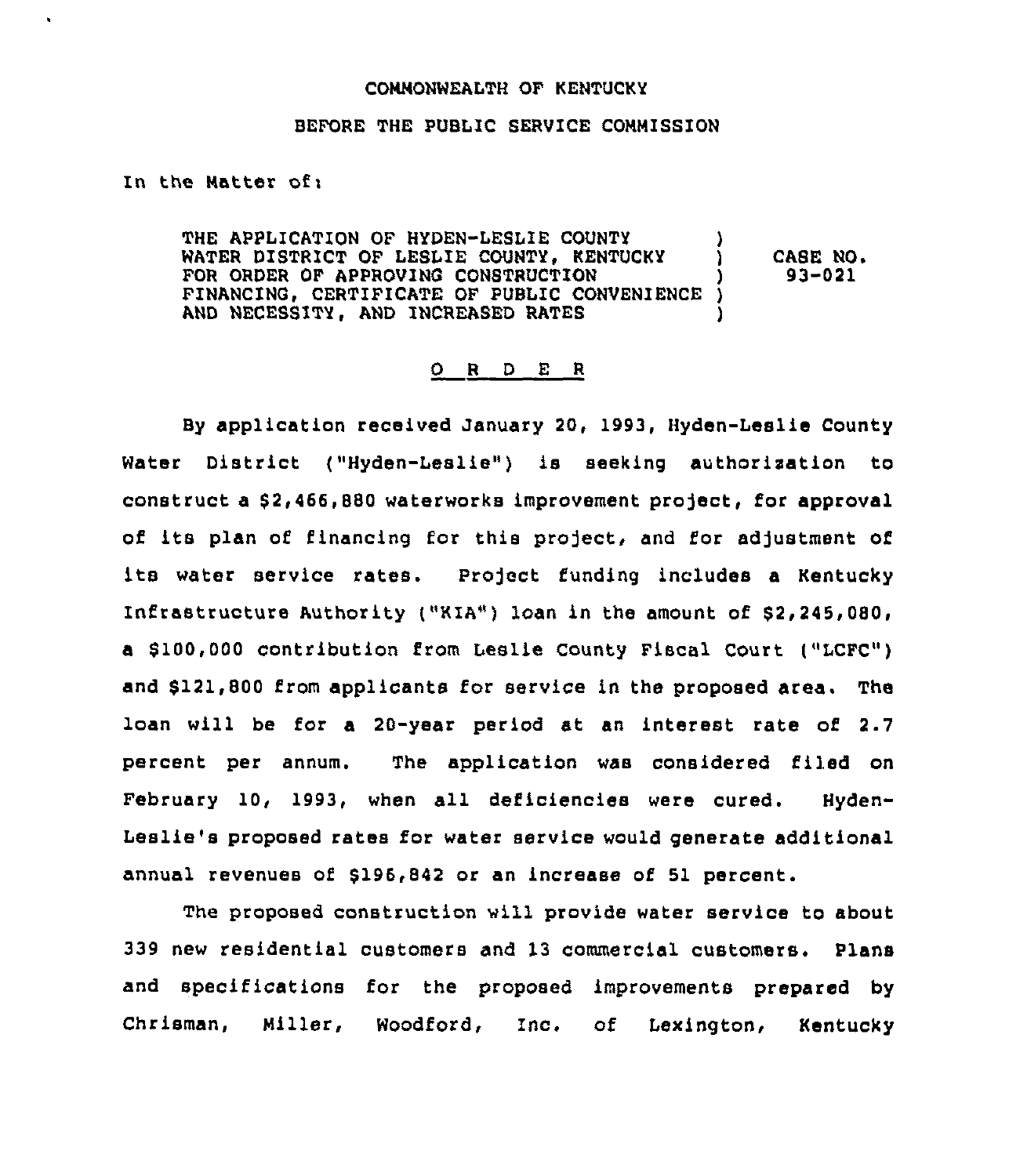("Engineer"), have been approved by the Division of Water of the Natural Aesources and Environmental Protection Cabinet.

 $\ddot{\phantom{a}}$ 

The Engineer by certified statement has indicated that the proposed construction is appropriate for the present operating condition of Byden-Leslie, and will improve service to its customers.

Commission Staff conducted a limited financial review of Bydsn-Leslie's operations for the test period, the twelve-month period ended November 30, 1992, Based upon this review, Commission Staff issued a report on April 8, 1993 recommending an increase in annual operating revenues of 8357,870.

By Order dated April 8, 1993, the Commission advised Hyden-Leslie that comments on the Staff Report or a request for a public hearing must be submitted no later than April 23, 1993, or this case would stand submitted to the Commission for decision. On April 13, 1993, Hyden-Leslie filed a letter accepting the findings and recommendations made in the Staff Report.

The Commission, having reviewed the evidence of record and being otherwise sufficiently advised, finds thati

1, Public convenience and necessity require that the construction proposed be performed and that a certificate of public Convenience and Necessity be granted.

2. The proposed construction consists of 37.3 mlles of 8-, 6-, 4-, and 3-inch diameter pipelines, two storage tanks, two pump stations, and related appurtenances. The bids totaled \$1,581,148 which will require a total of approximately 92,466,880 after

 $-2-$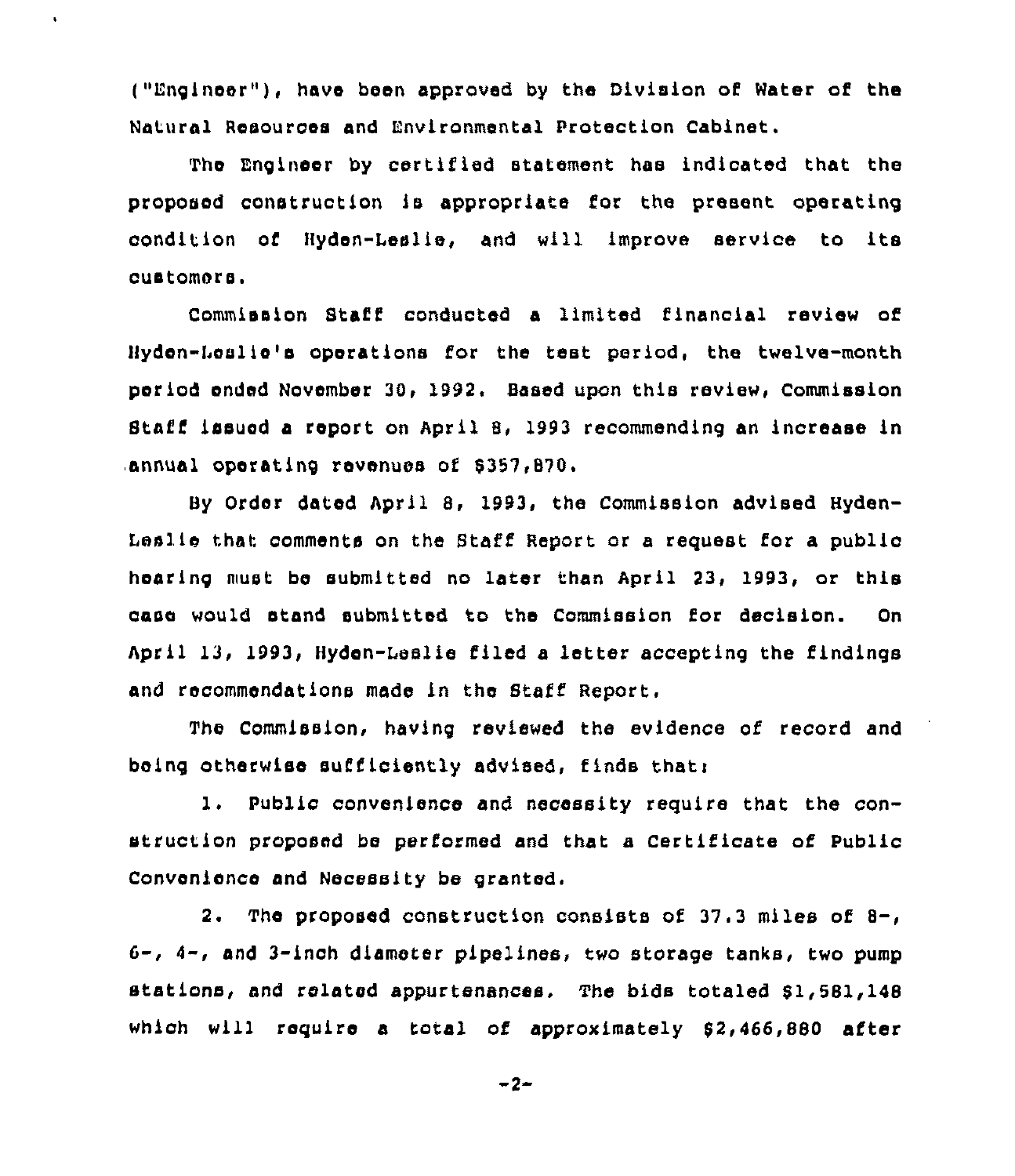allowances are made for fees, contingencies, and other indirect costs.

3. Hyden-Leslie should monitor the adequacies of the expanded water distribution system after construction. If the level of service is inadequate or declining or the pressure to any customer is outside the requirements of 807 MR 5i066, Section 5(l), Hyden-Leslie should take immediate action to maintain the level of service in conformance with the regulations of the Commission.

4. Hyden-Leslie should obtain approval from the Commission prior to performing any additional construction not expressly certificated by this Order.

5. Any deviation from the construction approved should be undertaken only with the prior approval of the Commission.

6. Hyden-Leslie should furnish duly verified documentation of the total costs of this project including the cost of construction and all other capitalized costs (engineering, legal, administrative, etc.) within <sup>60</sup> days of the date that construction is substantially completed. Said construction costs should be classified into appropriate plant accounts in accordance with the Uniform System of Accounts for Water Utilities prescribed by the Commission.

7. Hyden-Leslie should require the provision of construction inspection under the general supervision of a professional engineer with a Kentucky registration in civil or mechanical engineering, to ensure that the construction work is done in accordance with the

 $-3-$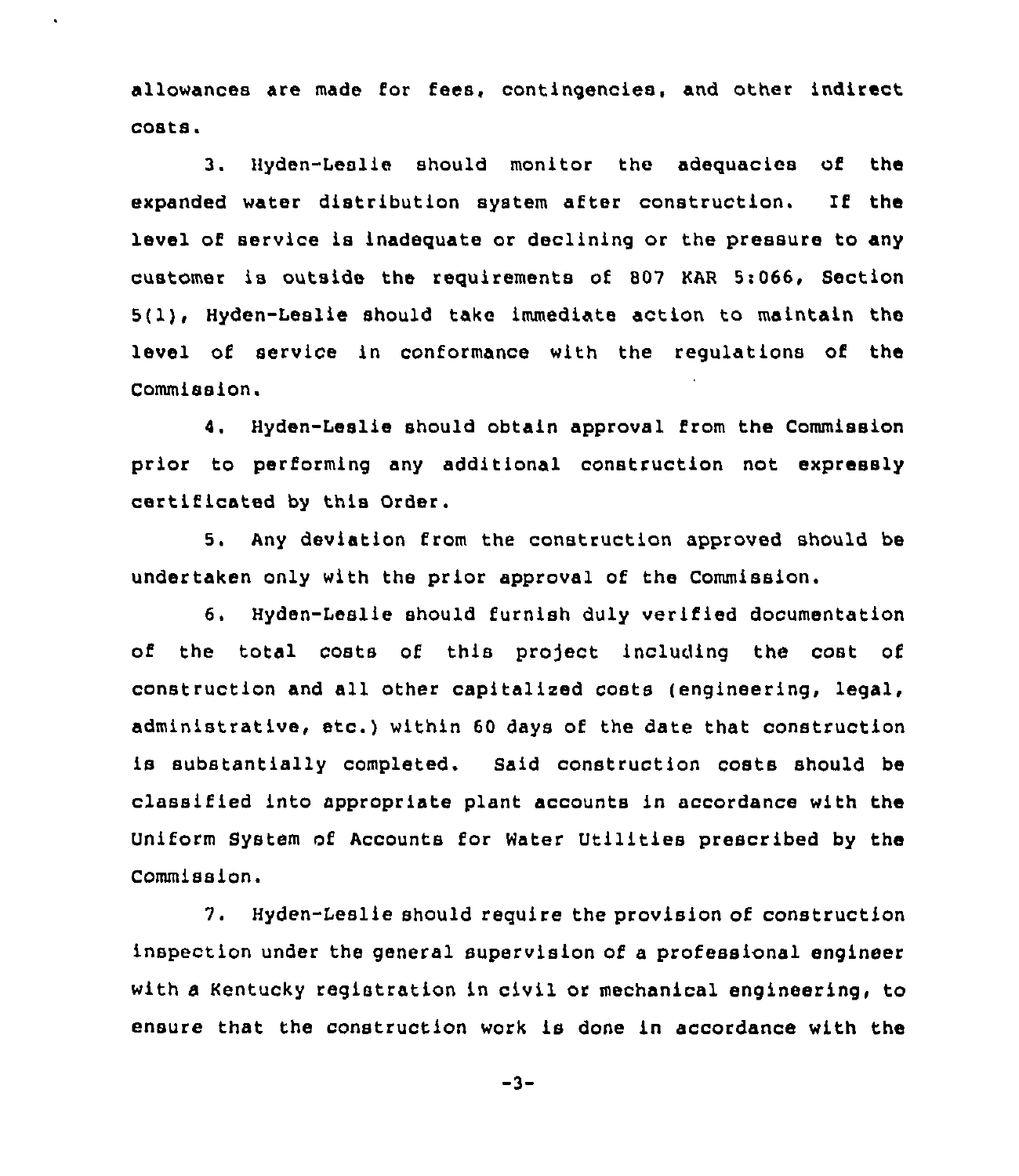contract drawings and specifications and in conformance with the best practices of the construction trades involved in the project.

8. Hyden-Leslie should require the Engineer to furnish within 60 days of the date of substantial completion of this construction a copy of the "as-built" drawings and a signed statement that the construction has been satisfactorily completed in accordance with the contract plans and specifications.

9. The engineering information submitted indicates that Hyden-Leslie is proposing to install 35 fire hydrants as part of this project. Commission Regulation 807 KAR 5:066, Section 10(2)(b), states in part that "(f)ire hydrants may be installed by a utility only if: a. A professional engineer with a Kentucky registration has certified that the system can provide a minimum fire flow of 250 gallons per minute; and b. The system supporting this flow has the capability of providing this flow for a period of not less than two (2) hours plus consumption at the maximum daily rate."

Based on this regulation, the proposed fire hydrant installations must be deleted from the project unless certification in accordance with the regulation can be provided.

10. The recommendations and findings contained in the Staff Report are supported by the evidence of record, are reasonable, and are hereby adopted as the findings of the Commission in this proceeding and are incorporated by reference as if fully set out herein.

 $-4-$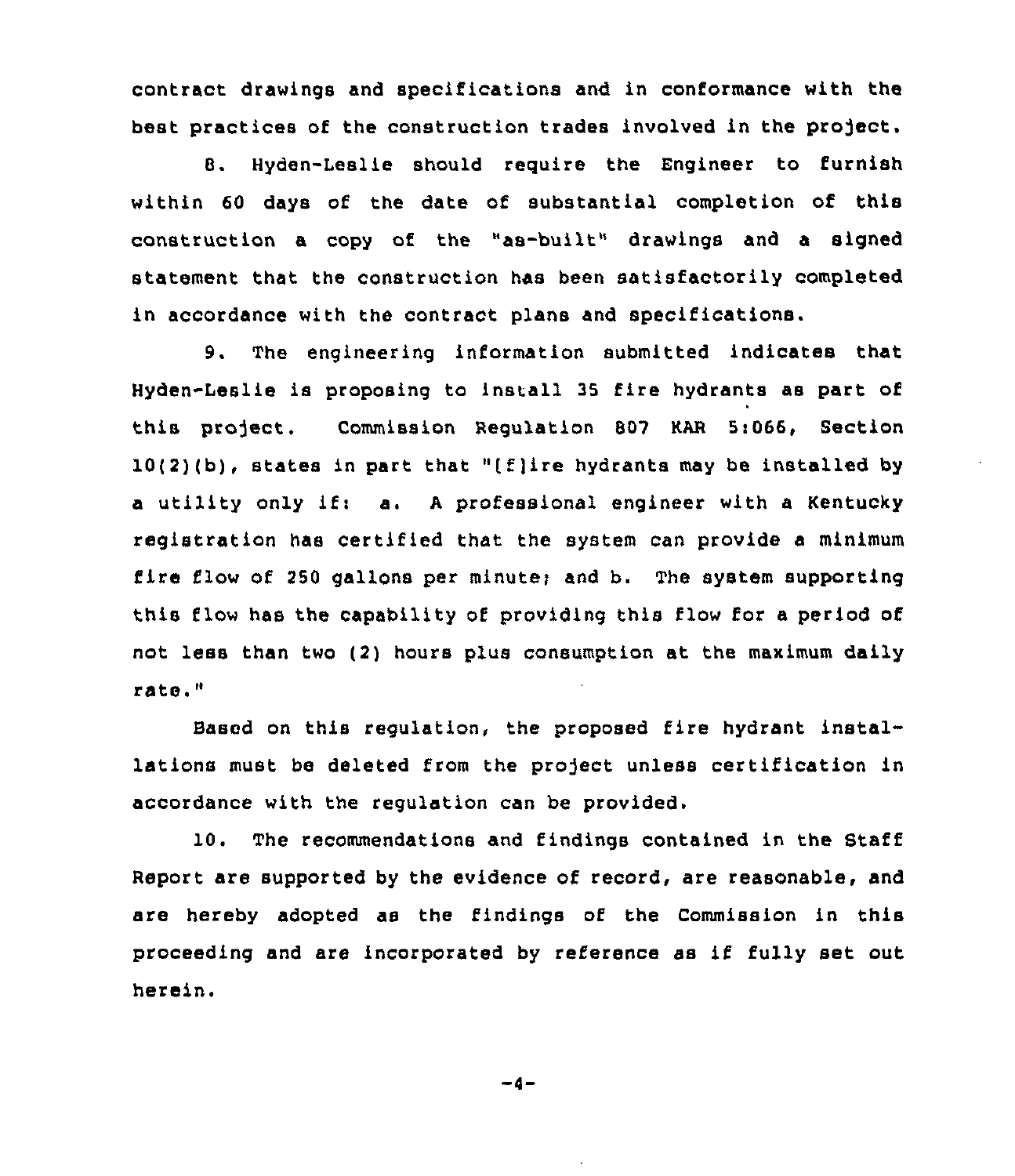11. The rates in Appendix A, attached hereto and incorporated herein, are the fair, just and reasonable rates for Hyden-Leslie and will produce gross annual revenues of \$746,835. These rates will allow Hyden-Leslie sufficient revenues to meet its operating expenses and service its debt.

12. The financing plan proposed by Hyden-Leslie is for lawful objects within the corporate purpose of its utility operations, is necessary and appropriate for and consistent with the proper performance of the utility's service to the public and will not impair its ability to perform that service, and is reasonably necessary and appropriate for such purpose. It should, therefore< be approved.

13. The rates proposed by Hyden-Leslie would produce revenues less than that found reasonable herein and should be denied.

IT IS THEREFORE ORDERED that:

1. Hyden-Leslie be and it hereby is granted <sup>a</sup> Certificate of Public Convenience and Necessity to proceed with the proposed construction project as set forth in the drawings and specifications of record herein, on the condition that the proposed 35 fire hydrants be deleted and service levels be monitored and corrective action taken in accordance with Commission regulations.

2. The rates proposed by Hyden-Leslie in its application are denied.

3. The rates contained in Appendix <sup>A</sup> are approved for service rendered by Hyden-Leslie on and after the date of this Order.

 $-5-$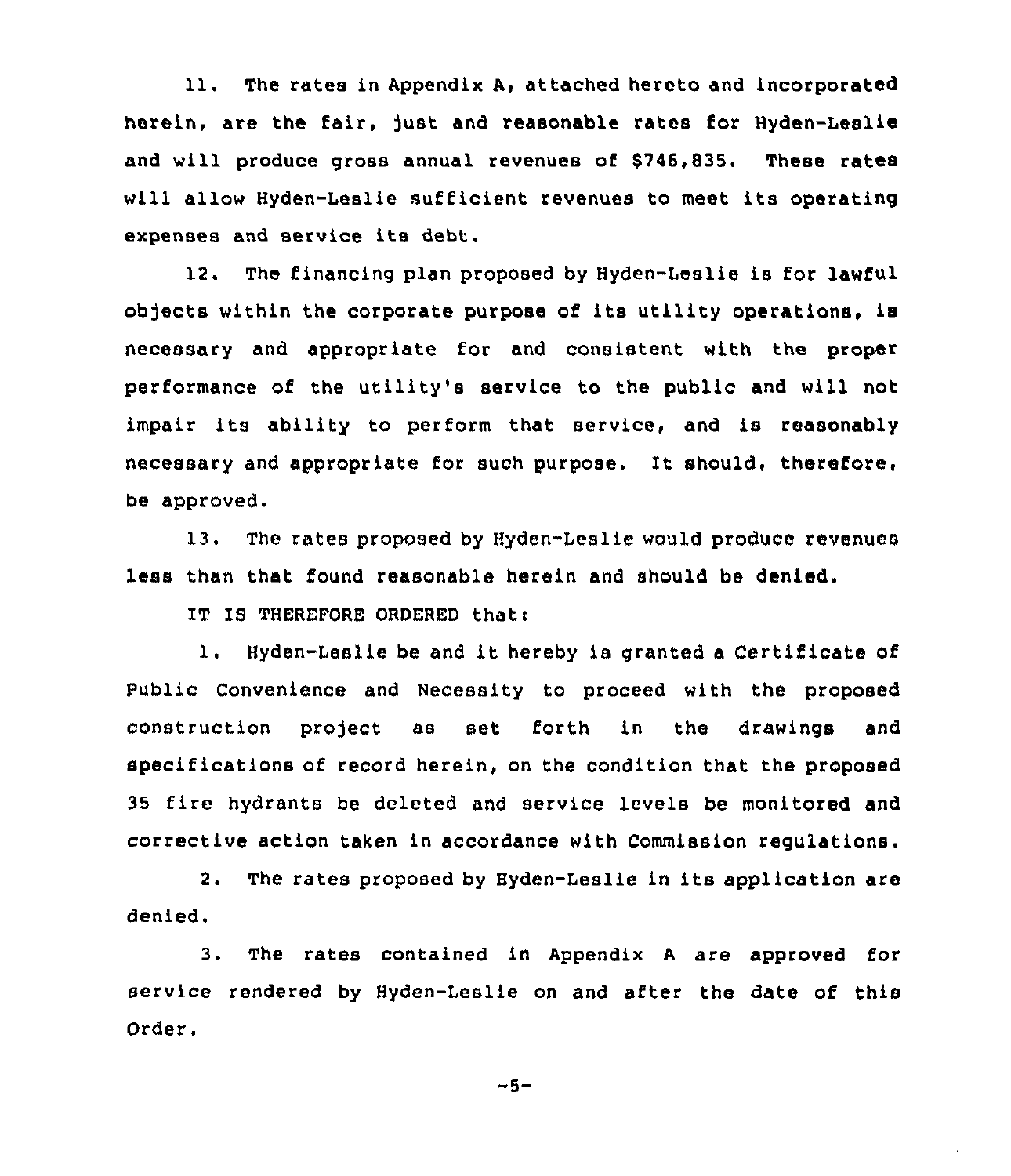4. Within 30 days of the date of this Order, Hyden-Leslie shall file with the Commission its revised tariff setting out the rates approved herein.

5. Hyden-Leslie's financing plan consisting of a \$2,245,080 loan from KIA, a \$100,000 contribution from LCFC, and a contribution from the applicants for service of \$121,800 is hereby approved. The financing herein approved shall be used only for the lawful purposes specified in Hyden-Leslie's application.

6. Hyden-Leslie shall comply with all matters set out in Findings <sup>3</sup> through <sup>9</sup> as if the same were individually so ordered.

Done at Frankfort, Kentucky, this 15th day of April, 1993,

PUBLIC SERVICE COMMISSION

Commissione

! Vice Chairma

ATTEST:

Executive Director